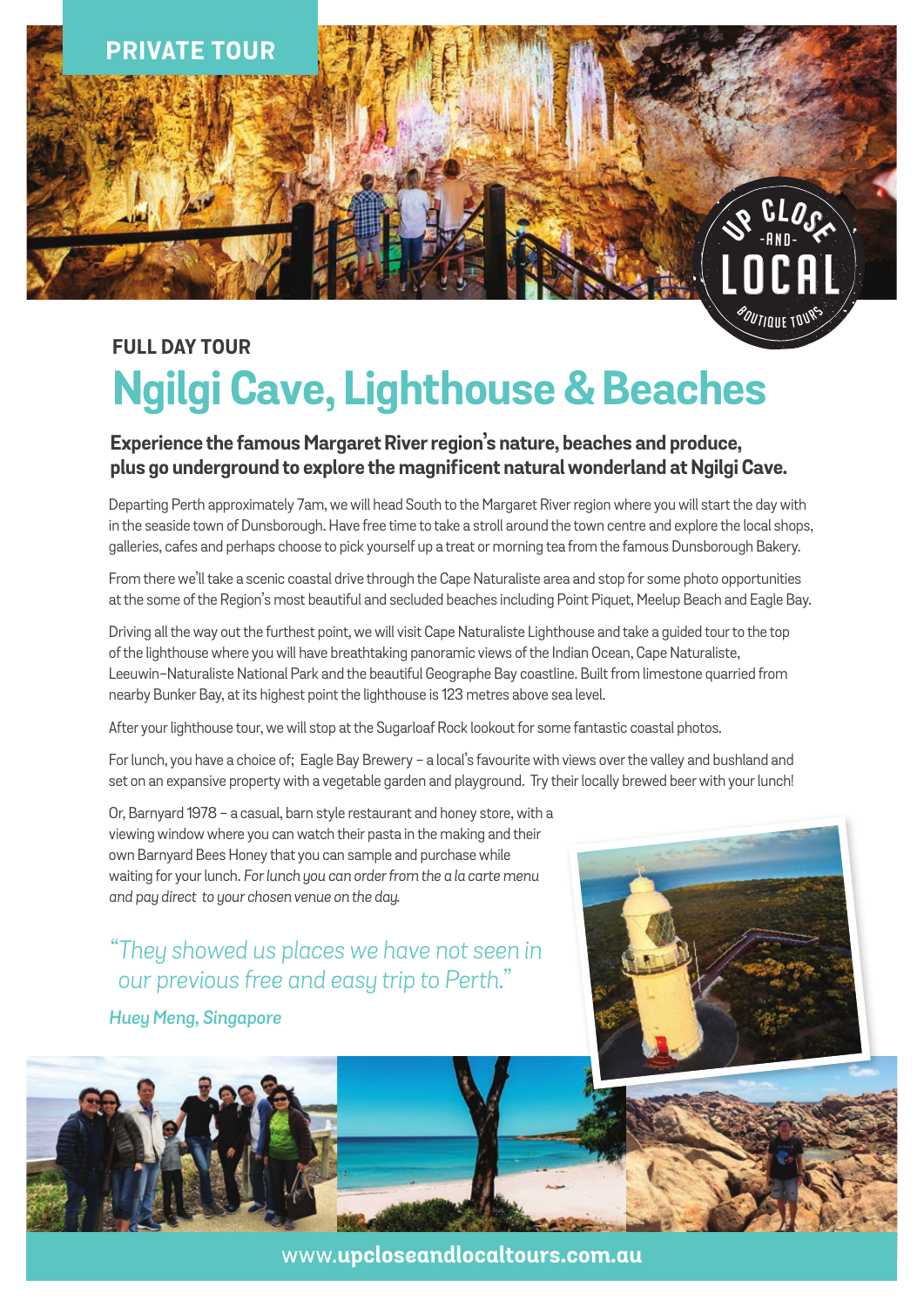## **FULL DAY TOUR Ngilgi Cave, Lighthouse & Beaches**



-A N D -

**US** CLOSS

After lunch, visit the impressive Ngilgi Cave. Home to stunning stalactite, stalagmite, helicitite and shawl formations, you will take a semi-guided tour and get the rare opportunity to handle the cave crystals at the touch table where a guide is available to answer all your questions.

We will then visit the dramatic Canal Rocks. Here you can walk along the wooden bridge overhanging the ocean to get amazing views of the channel between the granite rocks where the ocean rushes in and the waves crash beneath your feet.

No visit to the South West region is complete without sampling some of the local produce that the area is famous for! Starting at the famous Margaret River Chocolate factory which has a huge range of chocolate products and chocolate tastings. Next door is Providore, where you can sample jams, relishes, chutney, sauces (sweet and savoury), olive oil, preserves, dressings, spice mixes and desserts. You can also take a walk around the vegetable garden, fruit trees and grapevines on the property.

Last but not least, we will finish the day at Bettenay's, where you can taste local nougat. With 32 different flavours to choose from, there are lots of sweet treats to sample and purchase, including a Nougaretto Liqueur. Depending on the day you may even see the nougat production process through the viewing window.

Throughout the day you will you be surrounded by beautiful natural bushland, farms, forest and endless vineyards – you will also see plenty of farm animals, and if you are lucky you may spot wild kangaroos grazing in the paddocks.

We will commence our drive back to Perth around 5.00pm, arriving back in the City at approximately 8.15pm.

**As this is a private tour for your group, it can be customised to suit your interests. If there is anything you would like to extend, remove or add please just let us know.**

#### **optional extras for this tour:**

**Add a premium wine tasting at a Margaret River winery for an additional \$5 AUD per person**

*\*Please note that adding an optional extra may mean less time at other places or we may need to skip something to fit it in.* 



www.**upcloseandlocaltours.com.au**